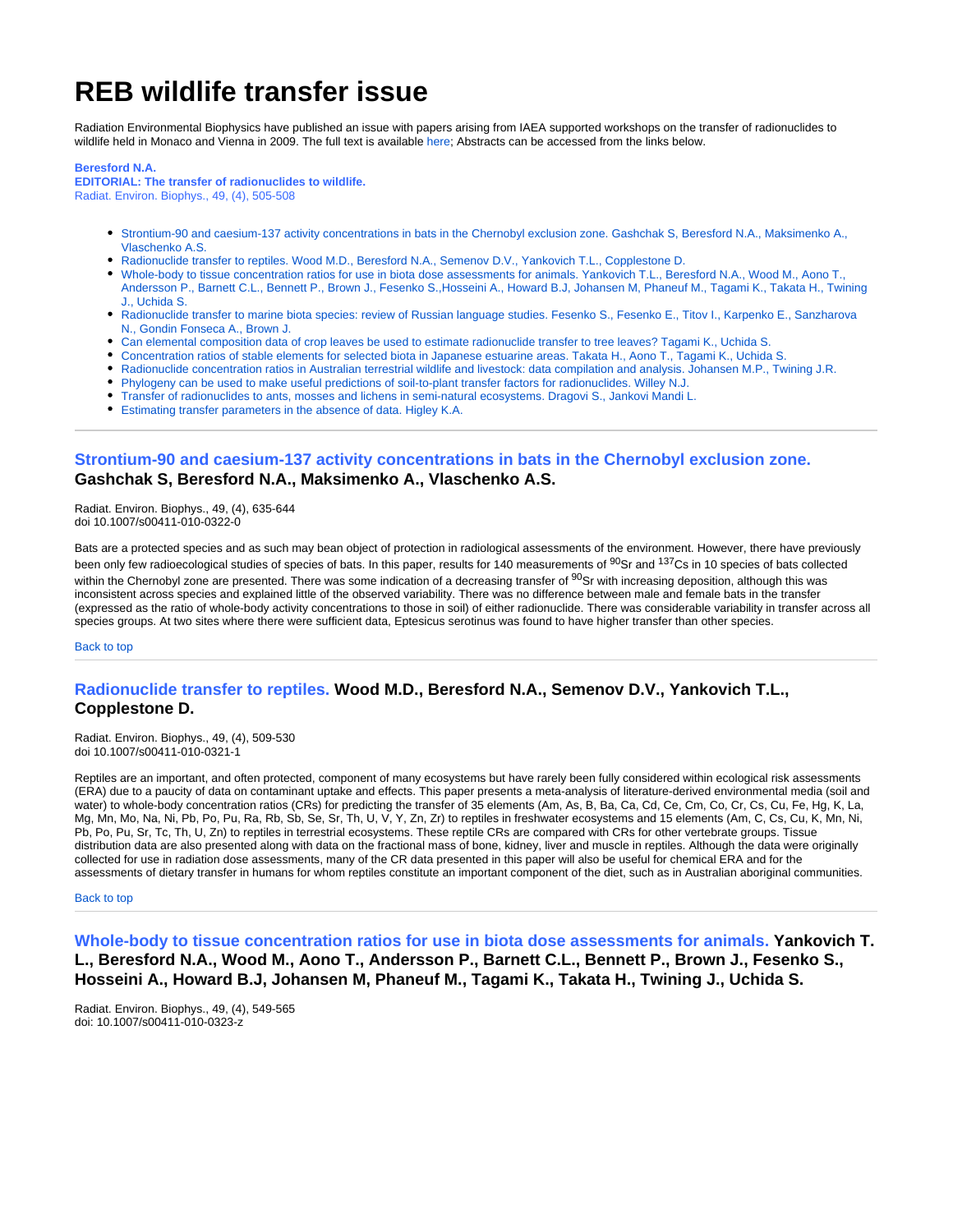Environmental monitoring programs often measure contaminant concentrations in animal tissues consumed by humans (e.g. muscle). By comparison, demonstration of the protection of biota from the potential effects of radionuclides involves a comparison of whole-body doses to radiological dose benchmarks. Consequently, methods for deriving whole-body concentration ratios based on tissue-specific data are required to make best use of the available information. This paper provides a series of look-up tables with whole-body:tissue-specific concentration ratios for non-human biota. Focus was placed on relatively broad animal categories (including molluscs, crustaceans, freshwater fishes, marine fishes, amphibians, reptiles, birds and mammals) and commonly measured tissues (specifically, bone, muscle, liver and kidney). Depending upon organism, whole-body to tissue concentration ratios were derived for between 12 and 47 elements. The whole-body to tissue concentration ratios can be used to estimate whole-body concentrations from tissuespecific measurements. However, we recommend that any given whole-body to tissue concentration ratio should not be used if the value falls between 0.75 and 1.5. Instead, a value of one should be assumed.

Back to top

### <span id="page-1-0"></span>**Radionuclide transfer to marine biota species: review of Russian language studies. Fesenko S., Fesenko E., Titov I., Karpenko E., Sanzharova N., Gondin Fonseca A., Brown J.**

Radiat. Environ. Biophys., 49, (4), 531-547 doi: 10.1007/s00411-010-0324-y

An extensive programme of experiments on transfer of radionuclides to aquatic species was conducted in the former USSR starting from the early 1950s. Only a few of these studies were made available in the English language literature or taken into account in international reviews of radionuclide behaviour in marine ecosystems. Therefore, an overview of original information on radionuclide transfer to marine biota species available from Russian language literature sources is presented here. The concentration ratio (CR) values for many radionuclides and for marine species such as: <sup>239</sup>Pu, <sup>106</sup>Ru and <sup>95</sup>Zr (crustacean),  $54$ Mn,  $90$ Sr,  $95$ Nb,  $10^6$ Ru,  $137$ Cs  $239$ Pu,  $241$ Am and natural U (molluscs), and  $54$ Mn,  $90$ Sr,  $137$ Cs and  $144$ Ce (fish) are in good agreement with those previously published, whilst for some of them, in particular, for  ${}^{32}P$  and  ${}^{110}Ag$  (crustaceans),  ${}^{35}S$  (molluscs),  ${}^{32}P$ ,  ${}^{35}S$ ,  ${}^{95}Nb$ , and  ${}^{106}Ru$  (macroalgae) and <sup>60</sup>Co and <sup>239,240</sup>Pu (fish) the data presented here suggest that changes in the default CR reference values presented in recent marine reviews may be required. The data presented here are intended to supplement substantially the CR values being collated within the handbook on Wildlife Transfer Coefficients, coordinated under the IAEA EMRAS II programme.

Back to top

# <span id="page-1-1"></span>**Can elemental composition data of crop leaves be used to estimate radionuclide transfer to tree leaves? Tagami K., Uchida S.**

Radiat. Environ. Biophys., 49, (4), 583-590 doi: 10.1007/s00411-010-0316-y

Estimation of radionuclide concentrations in trees may be required to estimate their radiation exposure. However, concentration ratios of radionuclides from soil to tree species are limited for many radionuclide-tree combinations. To fill this gap, it is investigated in the present paper whether stable element concentration data for leafy vegetables are representative of those for wild tree leaves, and consequently, if these stable element data for leafy vegetables can be used as analogues to describe radionuclides transfer from soil to trees. Data for stable elements in leafy vegetables collected in Japan were compared with those in leaves of about 20 tree species worldwide. The correlation coefficients of element concentrations between leafy vegetables and tree leaves were higher than 0.90 with p < 0.001 by Student's t test, and geometric means of concentration data for most elements were within the range of data for leafy vegetables. Thus, transfer parameters derived from stable element data for leafy vegetables could generally be used to estimate concentrations in tree leaves if data for the latter are not available. However, some trees accumulate a few elements (e.g., Al, Co, Mn and Si) in their leaves to higher concentrations than observed for leafy vegetables.

Back to top

#### <span id="page-1-2"></span>**Concentration ratios of stable elements for selected biota in Japanese estuarine areas. Takata H., Aono T., Tagami K., Uchida S.**

Radiat. Environ. Biophys., 49, (4), 591-601 doi: 10.1007/s00411-010-0317-x

For the estimation of radiation doses to organisms, concentration ratios (CRs) of radionuclides are required. In the present study, CRs of various elements were obtained as analogues of radionuclides for algae, molluscs, and crustaceans, in eight estuarine areas around Japan. The elements measured were Na, Mg, K, Ca, V, Mn, Fe, Co, Ni, Cu, Rb, Sr, Y, Mo, Cd, La, Ce, Pr, Nd, Sm, Eu, Gd, Tb, Dy, Ho, Er, Tm, Yb, Lu, Pb, and U. The geometric mean (GM) values of CRs (GM-CRs) for alkali and alkaline earth elements, Mo, and U for all biota, as well as V for crustaceans, were less than 100 L/kg, while GM-CRs for the other elements were higher. When the obtained GM-CRs were compared with the CRs recommended in IAEA Technical Report Series 422 for marine organisms, no big differences between them were found; however, several elements (i.e. Cd and U for algae, Mn for molluscs, and Pb for crustaceans) were lower than the recommended CRs. In the present study, conversion factors (the ratio of CR for the whole body to that for muscle) for molluscs and crustaceans were also calculated, since data on edible parts of these organisms are generally available in the literature. For crustaceans, GM conversion factors of all the elements were more than one. For molluscs, GM conversion factors of rare earth elements and U were slightly higher than those for crustaceans, while GM conversion factors of the other elements were almost the same and less than 10. These results indicate that some elements tend to be concentrated in the internal organs of biota collected in the estuarine areas. For environmental radiological assessment, conversion factors from tissue to whole-body CR values are useful parameters.

Back to top

<span id="page-1-3"></span>**Radionuclide concentration ratios in Australian terrestrial wildlife and livestock: data compilation and analysis. Johansen M.P., Twining J.R.**